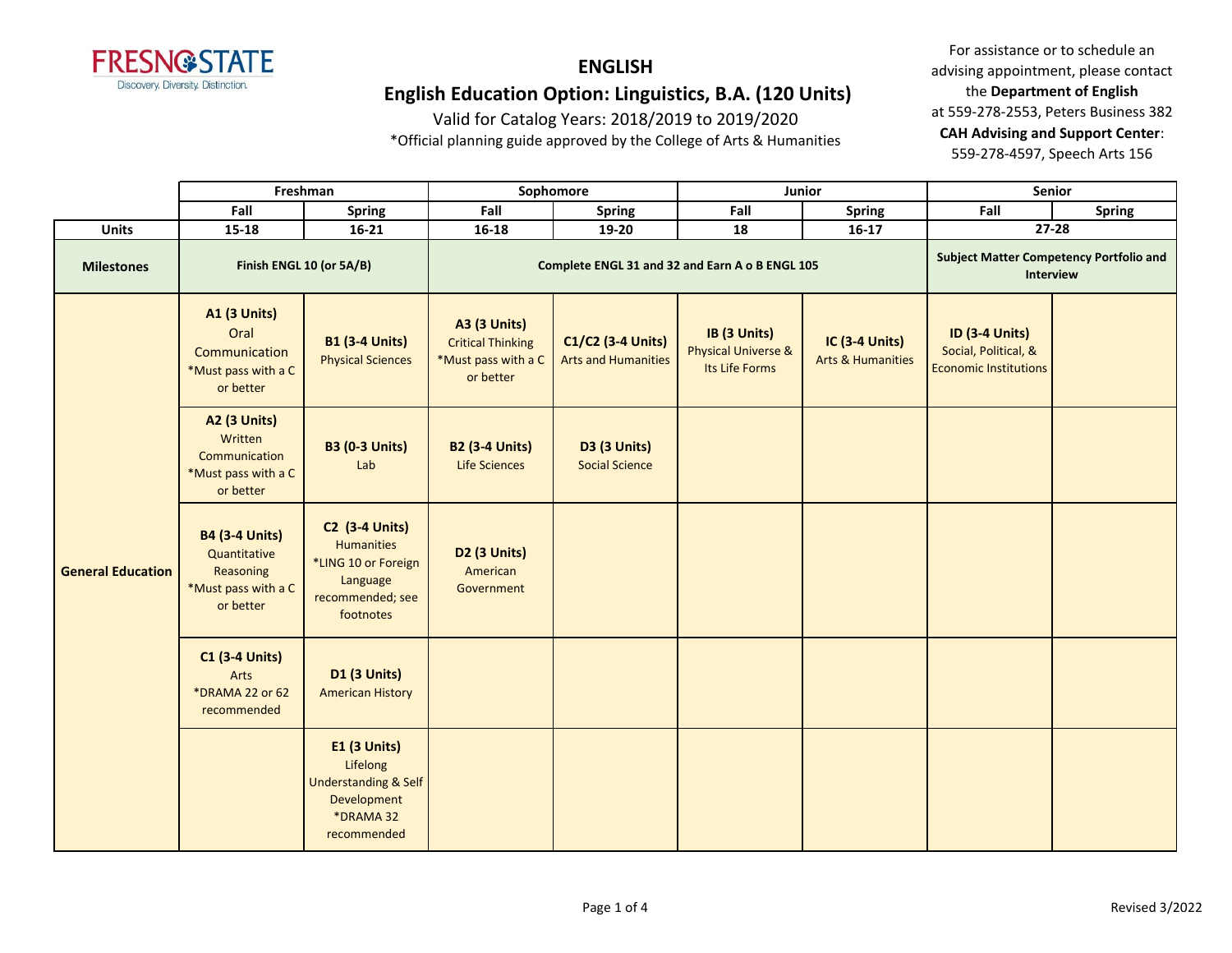

Valid for Catalog Years: 2018/2019 to 2019/2020

\*Official planning guide approved by the College of Arts & Humanities

|  |              | Freshman |                                                           | Sophomore                                                |                                                                                                                                     | Junior                                                                                                                                         |                                                                                                                                                                                     | <b>Senior</b>                                                                                                                                                                                 |                                                                                                             |
|--|--------------|----------|-----------------------------------------------------------|----------------------------------------------------------|-------------------------------------------------------------------------------------------------------------------------------------|------------------------------------------------------------------------------------------------------------------------------------------------|-------------------------------------------------------------------------------------------------------------------------------------------------------------------------------------|-----------------------------------------------------------------------------------------------------------------------------------------------------------------------------------------------|-------------------------------------------------------------------------------------------------------------|
|  |              | Fall     | Spring                                                    | Fall                                                     | <b>Spring</b>                                                                                                                       | Fall                                                                                                                                           | <b>Spring</b>                                                                                                                                                                       | Fall                                                                                                                                                                                          | <b>Spring</b>                                                                                               |
|  | <b>Units</b> | 15-18    | $16 - 21$                                                 | 16-18                                                    | 19-20                                                                                                                               | 18                                                                                                                                             | $16 - 17$                                                                                                                                                                           | 27-28                                                                                                                                                                                         |                                                                                                             |
|  | <b>Major</b> |          | <b>ENGL 31</b><br>(4 Units)<br>[Pre-Req: ENGL 5B or<br>10 | <b>ENGL 32</b><br>(4 Units)<br>[Pre-Req: ENGL 5 or<br>10 | <b>ENGL 105</b><br>(4 Units)<br>[Pre-Req: ENGL 31,<br>$32$ ]<br>*Must earn a B or<br>better for Subject<br><b>Matter Competency</b> | <b>ENGL 131</b><br>(4 Units)<br>[Co-req: ENGL 105]<br>*Must earn a B or<br>better<br>for Subject Matter<br>Competency                          | <b>LING 141</b><br>(3 Units)                                                                                                                                                        | <b>ENGL 112 or 167</b><br>(4 Units)<br>[Pre-Req: GE<br>Foundation<br>& Breadth Area C]                                                                                                        | <b>ENGL 193T</b><br>or 194T<br>(4 Units)<br>*Must earn a B or<br>better<br>for Subject Matter<br>Competency |
|  |              |          |                                                           |                                                          | DRAMA 138A<br>(3 Units)<br>[Pre-Req: Instructor<br>permission]                                                                      | ENGL 112, 113,<br>114, 178, 179, 193T<br>(selected topics),<br>or 194T<br>(4 Units)<br>*See course catalog<br>for prerequisite<br>requirements | COMM 103, 105,<br>114, or 115<br>(3 Units)                                                                                                                                          | <b>Language Awareness</b><br>(3 Units)<br>LING 132, 138, 139, 142, 143, 144, 145,<br>148<br><b>OR</b><br><b>Teaching English as a Second Language</b><br>(3 Units)<br>LING 132, 155, 165, 171 |                                                                                                             |
|  |              |          |                                                           |                                                          |                                                                                                                                     | <b>ENGL 189</b><br>(4 Units)                                                                                                                   | Language Awareness (3 Units)<br>LING 132, 138, 139, 142, 143, 144, 145,<br>148<br><b>OR</b><br><b>Teaching English as a Second Language</b><br>(3 Units)<br>LING 132, 155, 165, 171 |                                                                                                                                                                                               |                                                                                                             |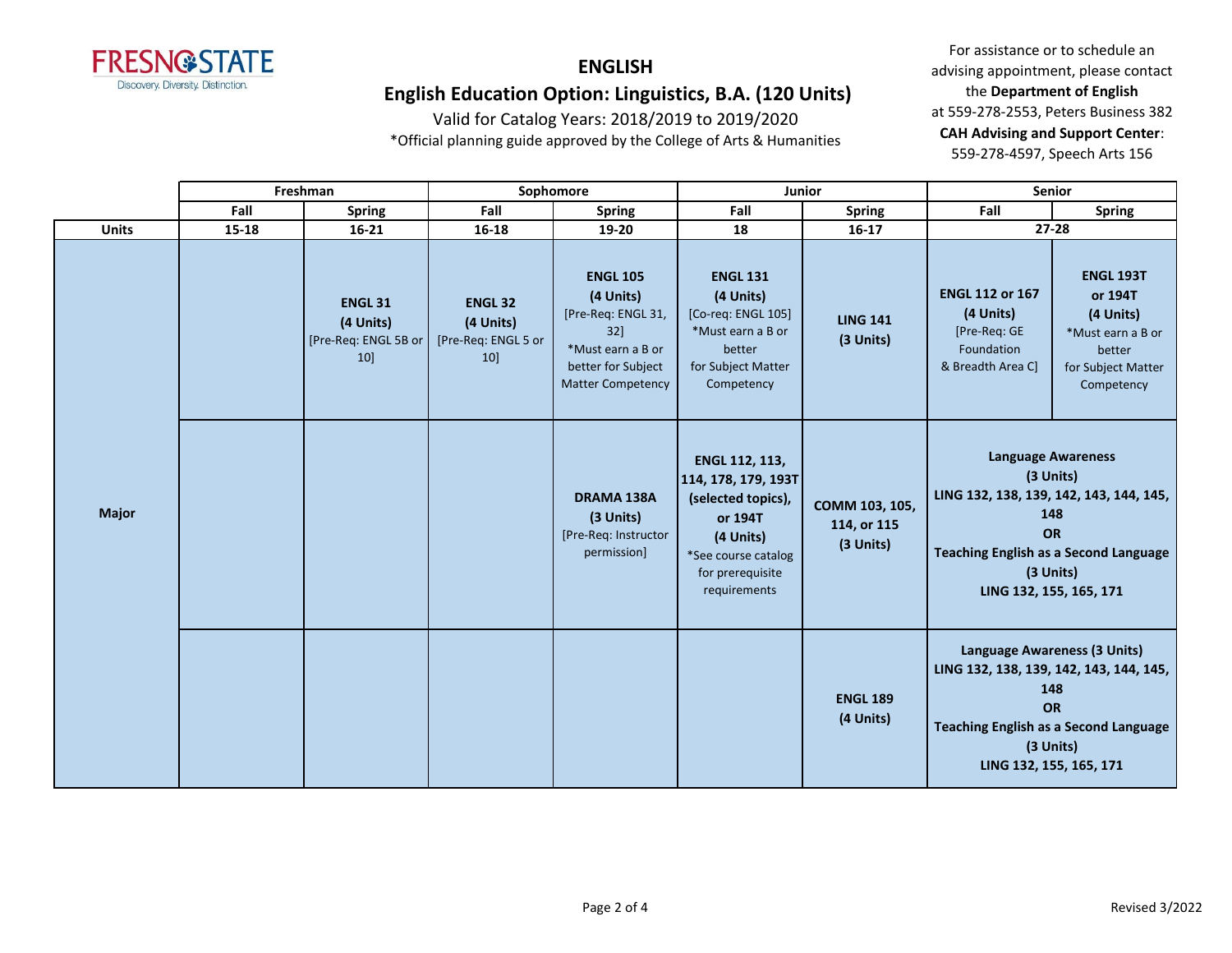

Valid for Catalog Years: 2018/2019 to 2019/2020

\*Official planning guide approved by the College of Arts & Humanities

|                                                               | Freshman        |               | Sophomore                                                                   |                                                                                       | <b>Junior</b>                                                                                                                       |                                                                                 | <b>Senior</b>                                                                        |                                                                                                                                                                                               |
|---------------------------------------------------------------|-----------------|---------------|-----------------------------------------------------------------------------|---------------------------------------------------------------------------------------|-------------------------------------------------------------------------------------------------------------------------------------|---------------------------------------------------------------------------------|--------------------------------------------------------------------------------------|-----------------------------------------------------------------------------------------------------------------------------------------------------------------------------------------------|
|                                                               | Fall            | <b>Spring</b> | Fall                                                                        | <b>Spring</b>                                                                         | Fall                                                                                                                                | Spring                                                                          | Fall                                                                                 | Spring                                                                                                                                                                                        |
| <b>Units</b>                                                  | 15-18           | $16 - 21$     | 16-18                                                                       | 19-20                                                                                 | 18                                                                                                                                  | $16 - 17$                                                                       |                                                                                      | $27 - 28$                                                                                                                                                                                     |
| <b>Major</b>                                                  |                 |               |                                                                             | <b>LING 146</b><br>(3 Units)                                                          | <b>LING 100</b><br>(3 Units)                                                                                                        | <b>LING 147</b><br>(3 Units)<br>[Pre-Req: GE<br>Foundation<br>& Breadth Area D] |                                                                                      | <b>Language Awareness</b><br>(3 Units)<br>LING 132, 138, 139, 142, 143, 144, 145,<br>148<br><b>OR</b><br><b>Teaching English as a Second Language</b><br>(3 Units)<br>LING 132, 155, 165, 171 |
| <b>Additional</b><br><b>Graduation</b><br><b>Requirements</b> | <b>Elective</b> |               | Foreign<br>$\left  \cdot \right $<br>Language<br>4 Units)<br>*See footnotes | <b>EHD 50 (3 Units)</b><br>*Prerequisite for<br><b>Teaching Credential</b><br>Program | <b>ENGL 160W (4</b><br>Units)<br>[Pre-Req: ENGL 5B or<br>10 (C or better)]<br>*UDWS requirement;<br>must pass with a C or<br>better |                                                                                 | <b>ENGL 197T (1 Unit)</b><br>*Recommended for<br><b>Subject Matter</b><br>Competency | <b>Portfolio</b><br><b>Submission &amp;</b><br>Interview (0 unit)<br>*Required for Subject<br><b>Matter Competency</b>                                                                        |
|                                                               |                 |               |                                                                             |                                                                                       |                                                                                                                                     |                                                                                 | MI (3 Units)<br>Multicultural/<br>International                                      | CI 149 (3 Units)<br>*Prerequisite for<br><b>Teaching Credential</b><br>Program                                                                                                                |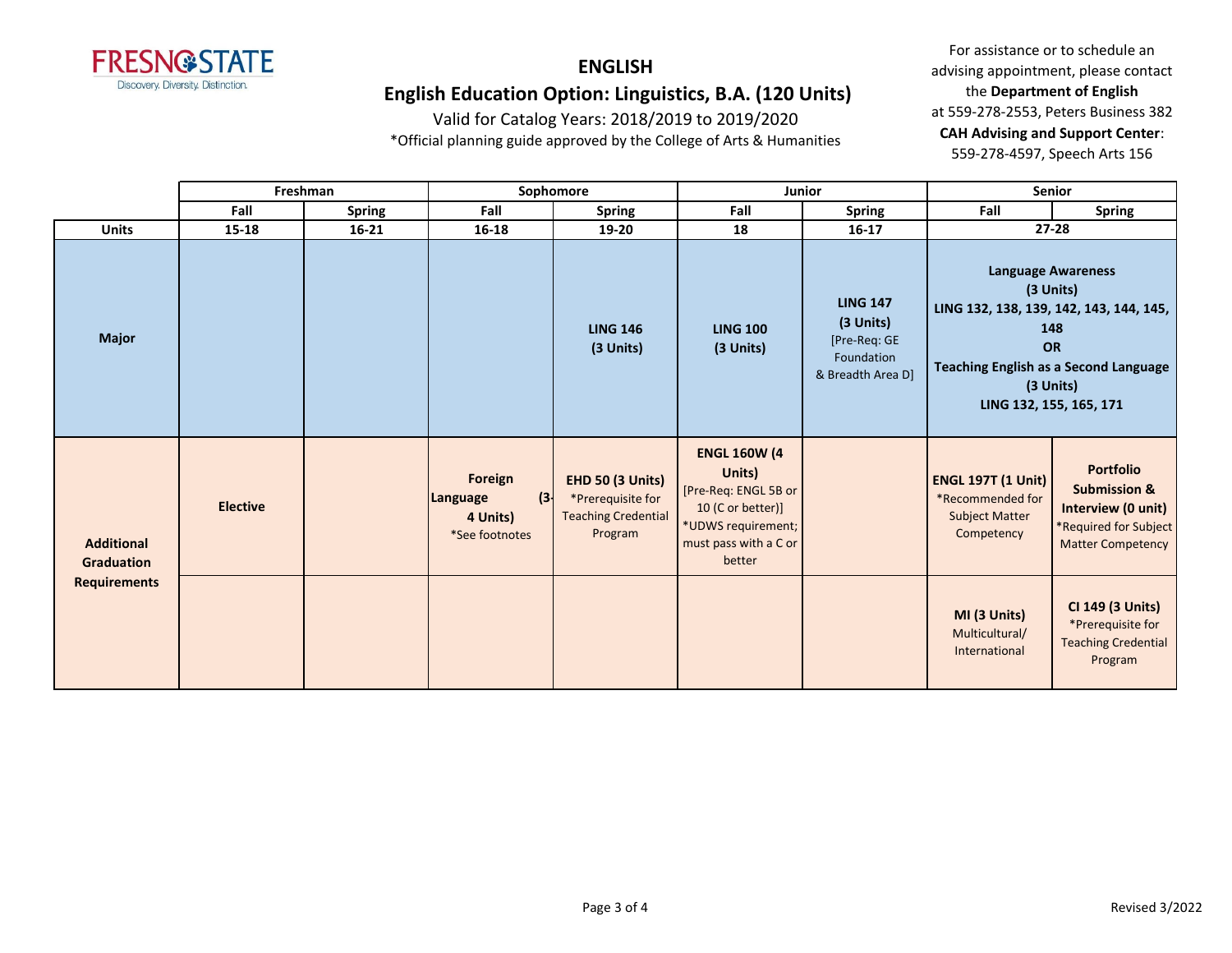

Valid for Catalog Years: 2018/2019 to 2019/2020

\*Official planning guide approved by the College of Arts & Humanities

For assistance or to schedule an advising appointment, please contact the **Department of English** at 559-278-2553, Peters Business 382 **CAH Advising and Support Center**: 559-278-4597, Speech Arts 156

|       | Freshman         |                                                          |       | Sophomore      |             | Junior        |       | <b>Senior</b> |  |
|-------|------------------|----------------------------------------------------------|-------|----------------|-------------|---------------|-------|---------------|--|
|       | Fall             | Spring                                                   | Fall  | <b>Spring</b>  | - -<br>Fall | <b>Spring</b> | Fall  | <b>Spring</b> |  |
| Units | 1 E 1 O<br>15-10 | 16-21<br>the contract of the contract of the contract of | 16-18 | 19.20<br>エフームひ | 1 O<br>τo   | 16-17         | 27-28 |               |  |

#### **FOOTNOTES:**

**Prerequisites/Corequisites:** Other restrictions may apply. Please see your course catalog for detailed prerequisite/corequisite requirements.

**General Education:** GE courses may double-count in Extended Studies emphasis.

Electives (10 units): Units in this area may be used toward a double major or minor. Students must earn a minimum of 120 units total to graduate. The number of required elective units may vary, depending on the amount of units earned from major and GE courses.

**Foreign Language:** Two college-level courses in the same foreign language are required.

Upper Division Writing Skills requirement (UDWS): All undergraduate students must demonstrate competency in writing skills by passing the Upper Division Writing Exam (UDWE) or by obtaining a C or better in an approved upper division writing course, identified by the letter "W."

Substitutions: If substitutions/exceptions/waivers are made for any major courses that also meet GE and/or the Multicultural/International graduation requirement, the student is responsible for completing additional courses to satisfy the respective areas (GE and/or MI). This also includes the upperdivision writing requirement.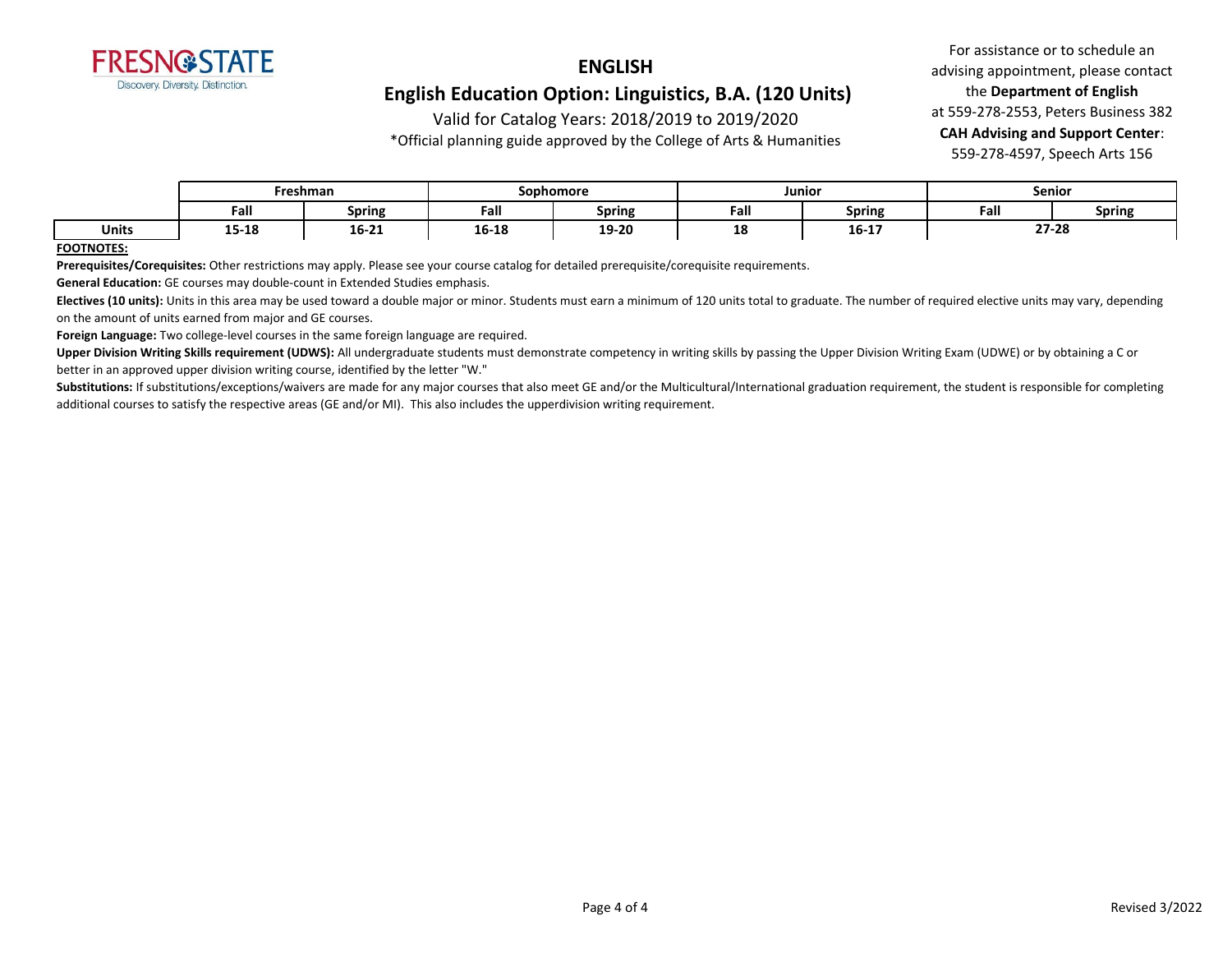

# **ENGLISH**

### **English Education Option: Linguistics, B.A. (120 Units)**

Valid for Catalog Years: 2011/2012 to 2017/2018 \*Official planning guide approved by the College of Arts & Humanities

|                                    | Freshman                                                                               |                                                                                                                | Sophomore                                                                           |                                                 | Junior                                                           |                                                | Senior                                                                    |               |
|------------------------------------|----------------------------------------------------------------------------------------|----------------------------------------------------------------------------------------------------------------|-------------------------------------------------------------------------------------|-------------------------------------------------|------------------------------------------------------------------|------------------------------------------------|---------------------------------------------------------------------------|---------------|
|                                    | Fall                                                                                   | <b>Spring</b>                                                                                                  | Fall                                                                                | <b>Spring</b>                                   | Fall                                                             | <b>Spring</b>                                  | Fall                                                                      | <b>Spring</b> |
| <b>Units</b>                       | $15 - 18$                                                                              | $16 - 21$                                                                                                      | $16 - 18$                                                                           | 19-20                                           | 18                                                               | $16-17$                                        |                                                                           | $27 - 28$     |
|                                    | <b>A1 (3 Units)</b><br>Oral<br>Communication<br>*Must pass with a C<br>or better       | <b>B1 (3-4 Units)</b><br><b>Physical Sciences</b>                                                              | <b>A3 (3 Units)</b><br><b>Critical Thinking</b><br>*Must pass with<br>a C or better | C1/C2 (3-4 Units)<br><b>Arts and Humanities</b> | IB (3 Units)<br><b>Physical Universe &amp;</b><br>Its Life Forms | IC (3-4 Units)<br><b>Arts &amp; Humanities</b> | <b>ID (3-4 Units)</b><br>Social, Political, &<br>Economic<br>Institutions |               |
|                                    | <b>A2 (3 Units)</b><br>Written<br>Communication<br>*Must pass with a C<br>or better    | <b>B3 (0-3 Units)</b><br>Lab                                                                                   | <b>B2 (3-4 Units)</b><br><b>Life Sciences</b>                                       | <b>D3 (3 Units)</b><br><b>Social Science</b>    |                                                                  |                                                | MI (3 Units)<br>Multicultural/<br>International                           |               |
| <b>General</b><br><b>Education</b> | <b>B4 (3-4 Units)</b><br>Quantitative<br>Reasoning<br>*Must pass with a C<br>or better | <b>C2 (3-4 Units)</b><br><b>Humanities</b><br>*LING 10 or Foreign<br>Language<br>recommended; see<br>footnotes | D <sub>2</sub> (3 Units)<br>American<br>Government                                  |                                                 |                                                                  |                                                |                                                                           |               |
|                                    | <b>C1 (3-4 Units)</b><br>Arts<br>*DRAMA 22 or 62<br>recommended                        | <b>D1 (3 Units)</b><br><b>American History</b>                                                                 |                                                                                     |                                                 |                                                                  |                                                |                                                                           |               |
|                                    |                                                                                        | E1 (3 Units)<br>Lifelong<br><b>Understanding &amp; Self</b><br>Development<br>*DRAMA 32<br>recommended         |                                                                                     |                                                 |                                                                  |                                                |                                                                           |               |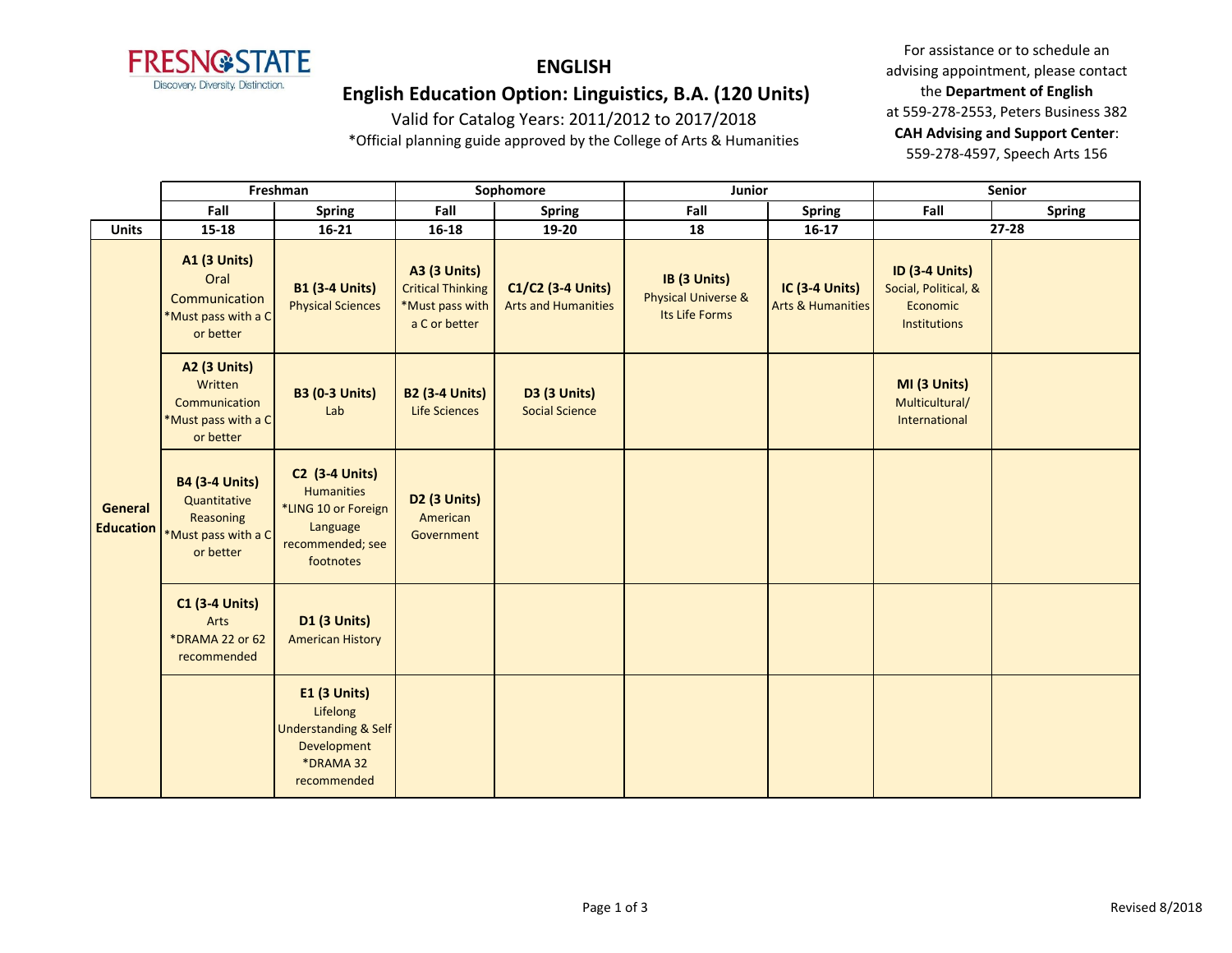

# **ENGLISH**

### **English Education Option: Linguistics, B.A. (120 Units)**

Valid for Catalog Years: 2011/2012 to 2017/2018 \*Official planning guide approved by the College of Arts & Humanities

|                  | Freshman        |                                                                                 | Sophomore                                              |                                                                                                                            | Junior                                                                                                                                      |                                                                                 | Senior                                                                                                                                                                           |                                                                                                                                                                           |
|------------------|-----------------|---------------------------------------------------------------------------------|--------------------------------------------------------|----------------------------------------------------------------------------------------------------------------------------|---------------------------------------------------------------------------------------------------------------------------------------------|---------------------------------------------------------------------------------|----------------------------------------------------------------------------------------------------------------------------------------------------------------------------------|---------------------------------------------------------------------------------------------------------------------------------------------------------------------------|
|                  | Fall            | <b>Spring</b>                                                                   | Fall                                                   | <b>Spring</b>                                                                                                              | Fall                                                                                                                                        | <b>Spring</b>                                                                   | Fall                                                                                                                                                                             | <b>Spring</b>                                                                                                                                                             |
| <b>Units</b>     | $15 - 18$       | $16 - 21$                                                                       | $16 - 18$                                              | 19-20                                                                                                                      | 18                                                                                                                                          | $16 - 17$                                                                       |                                                                                                                                                                                  | $27 - 28$                                                                                                                                                                 |
| <b>Major</b>     |                 | <b>ENGL 31</b><br>(4 Units)<br>[Pre-Req: ENGL 5B or [Pre-Req: ENGL 5]<br>$10$ ] | <b>ENGL 32</b><br>(4 Units)<br>or 10]                  | <b>ENGL 105 (4 Units)</b><br>[Pre-Req: ENGL 31, 32]<br>*Must earn a B or<br>better for Subject<br><b>Matter Competency</b> | <b>ENGL 131 (4 Units)</b><br>[Co-req: ENGL 105]<br>*Must earn a B or better<br>for Subject Matter<br>Competency                             | <b>LING 141</b><br>(3 Units)                                                    | <b>ENGL 112 or 167</b><br>(4 Units)<br>[Pre-Req: GE<br>Foundation<br>& Breadth Area Cl                                                                                           | <b>ENGL 193T</b><br>or 194T (4 Units)<br>*Must earn a B or better<br>for Subject Matter<br>Competency                                                                     |
|                  |                 |                                                                                 |                                                        | DRAMA 138A<br>(3 Units)<br>[Pre-Req: Instructor<br>permission]                                                             | ENGL 112, 113, 114,<br>178, 179, 193T<br>(selected topics),<br>or 194T (4 Units)<br>*See course catalog for<br>prerequisite<br>requirements | <b>COMM 103,</b><br>105,<br>114, or 115<br>(3 Units)                            |                                                                                                                                                                                  | Language Awareness (3 Units)<br>LING 132, 138, 139, 142, 143, 144, 145, 148<br>OR<br><b>Teaching English as a Second Language</b><br>(3 Units)<br>LING 132, 155, 165, 171 |
|                  |                 |                                                                                 |                                                        |                                                                                                                            |                                                                                                                                             | <b>ENGL 189</b><br>(4 Units)                                                    | Language Awareness (3 Units)<br>LING 132, 138, 139, 142, 143, 144, 145, 148<br><b>OR</b><br><b>Teaching English as a Second Language</b><br>(3 Units)<br>LING 132, 155, 165, 171 |                                                                                                                                                                           |
|                  |                 |                                                                                 |                                                        | <b>LING 146 (3 Units)</b>                                                                                                  | <b>LING 100 (3 Units)</b>                                                                                                                   | <b>LING 147</b><br>(3 Units)<br>[Pre-Req: GE<br>Foundation<br>& Breadth Area D] | Language Awareness (3 Units)<br>LING 132, 138, 139, 142, 143, 144, 145, 148<br><b>OR</b><br><b>Teaching English as a Second Language</b><br>(3 Units)<br>LING 132, 155, 165, 171 |                                                                                                                                                                           |
| <b>Electives</b> | <b>Elective</b> |                                                                                 | Foreign<br>Language<br>$(3-4$ Units)<br>*See footnotes | <b>EHD 50 (3 Units)</b><br>*Prerequisite for<br><b>Teaching Credential</b><br>Program                                      | ENGL 160W (4 Units)<br>[Pre-Req: ENGL 5B or 10<br>(C or better)]<br>*UDWS requirement;<br>must pass with a C or<br>better                   |                                                                                 | <b>ENGL 197T (1</b><br>Unit)<br>*Recommended for<br><b>Subject Matter</b><br>Competency                                                                                          | <b>Portfolio Submission &amp;</b><br>Interview (0 unit)<br>*Required for Subject<br><b>Matter Competency</b>                                                              |